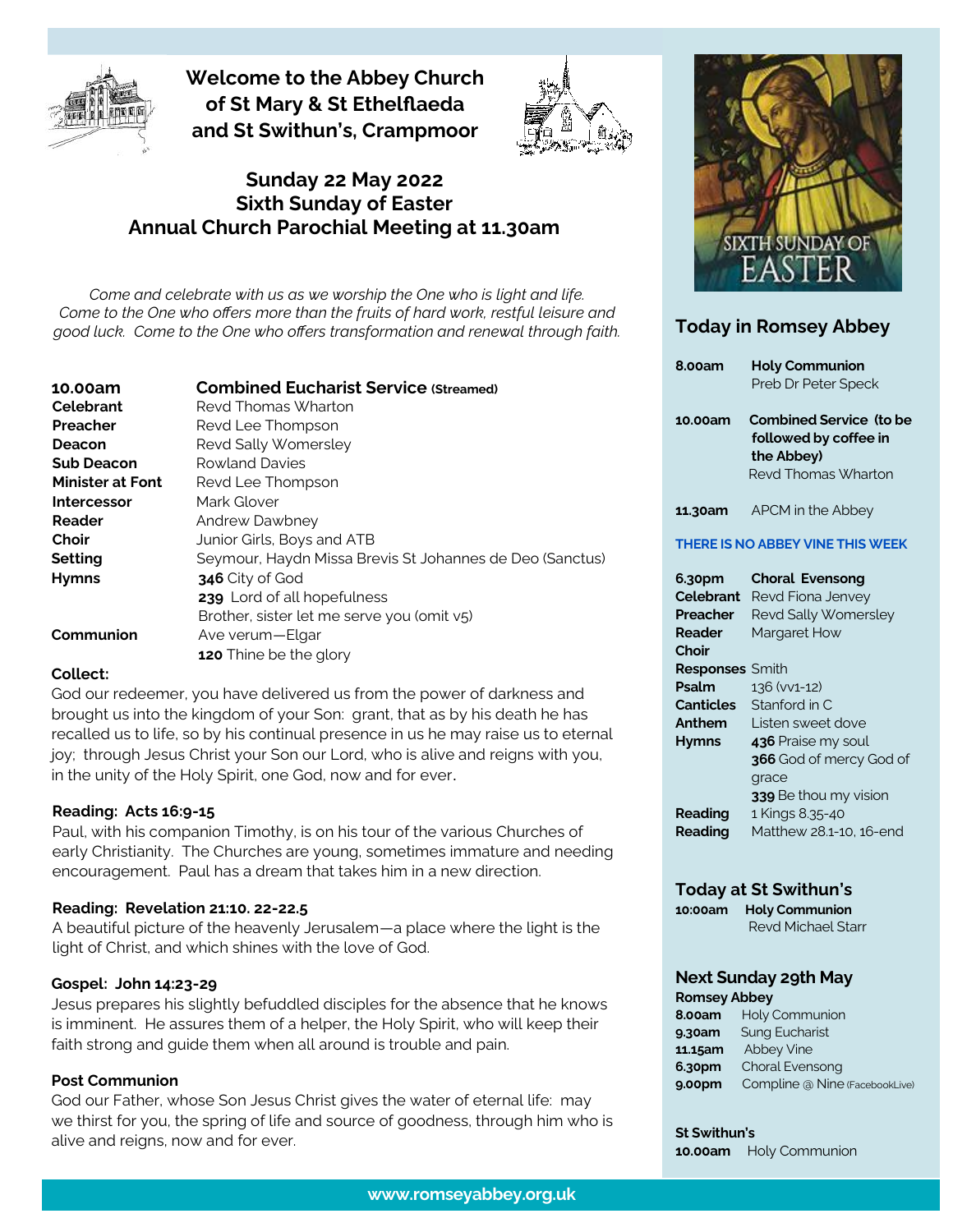# **Public Worship**

Monday & Wednesday 9.15am Morning Prayer in St Anne's

Tuesday & Thursday 9.15am Holy Communion in St Nicholas's

Friday (8am) Holy Communion in St Nicholas's

Saturday 9.15am Holy Communion in St Nicholas's

**Sunday** 8.00am Holy Communion 9.30am Parish Eucharist 11.15am Abbey Vine 6.30pm Evensong 9.00pm Compline at Nine Online

# **Donations**

There are contactless and cash donation points at both the North and South doors

Donations to Abbey funds can also be made by using the Donate link on our website or the QR code which also goes directly to that link..

Donations can also be sent to the Parish Office(SO51 8EP) – cheques to PCC of Romsey.

Please consider Gift Aiding your donation if you pay UK Tax.

If you are able to give regularly then please consider joining the Parish Giving Scheme( PGS)

[https://www.parishgiving.org.uk/](https://www.parishgiving.org.uk/donors/find-your-parish/romsey-hampshire/) donors/find-your-[parish/romsey](https://www.parishgiving.org.uk/donors/find-your-parish/romsey-hampshire/)[hampshire/](https://www.parishgiving.org.uk/donors/find-your-parish/romsey-hampshire/)

If you are able to join the PGS or have any questions, concerns or need any help about donations to Abbey Funds contact Colin Davis, our Giving Officer on 07785 983524 or [penmayne@hotmail.com](mailto:penmayne@hotmail.com) .



### **Annual Church Parochial Meeting**

All are warmly invited to attend our APCM at 11.30am in the Abbey as we elect Church Wardens and PCC members, celebrate the past year and look to the future. Please note, there will be a combined Eucharist at the later time of 10am followed by coffee in the Abbey leading straight into the APCM.

## **Romsey Baptist Church Minister Jonathan Beer—Rest in Peace**

Please note that a Memorial Service will be held for the late Revd Jonathan Beer at Romsey Abbey on Thursday 16th June at 1pm.

# **Ivan Hovorun Lunchtime Piano Recital in aid of UNICEF Ukraine**

The Lunchtime Recital by the Ukrainian pianist Ivan Hovorun was attended by almost 300 people and raised just over £2,700 which will be donated to the UNICEF Ukraine Appeal. Thank you to all who attended and donated and to the many Abbey and Rotary volunteers who helped to make this such a success. It is not too late to add to the total! Just click the UNICEF link [https://](https://www.unicef.org.uk/donate/donate-now-to-protect-children-in-ukraine/) [www.unicef.org.uk/donate/donate](https://www.unicef.org.uk/donate/donate-now-to-protect-children-in-ukraine/)-now-to-protect-children-in-ukraine



# **Voluntary Saturday Staff required in OASIS**

Could you spare 4 hours twice a month to join their team? If so, please pop in for further details Monday to Friday 9.30 – 4pm at 25 Church Street. www.oasis@oasisromsey.co.uk



# **Platinum Jubilee Picnic**

We hope you will be able to join us for a parish picnic to celebrate Her Majesty's Platinum Jubilee in the South Garth after the **10.30am** service on Sunday 5 June. Bring your own food and chairs/tables/blankets as required. There will be wine (available by the glass or the bottle) and soft drinks, for donations to Abbey funds. Strawberries and



cream will be available for sale. To help with catering, please pre-order strawberries and cream (£2 per portion) by contacting Liz Wagner [elmawag1@gmail.com](mailto:elmawag1@gmail.com). If you are new to the parish and would like to use this opportunity to meet other members of the congregation or will be coming on your own and would like help to arrange to join up with others, contact Julie Carlton on 07799 436352 or email [Julie.Carlton@romseyabbey.org](mailto:Julie.Carlton@romseyabbey.org) by Friday 3 June, and we will organise groups.

# **Journeying Together**

As Thursday 2nd June is a Bank Holiday, we shall next meet on Thursday 16th June, 7.30pm at the Wisdom Centre (with a Zoom link available). The meeting will also be available on the Abbey's zoom link at [https://us02web.zoom.us/j/89904717879?](https://us02web.zoom.us/j/89904717879?pwd=S2VTY3ZDdk0yQ0JyUCtNbkhIWEN6dz09) [pwd=S2VTY3ZDdk0yQ0JyUCtNbkhIWEN6dz09](https://us02web.zoom.us/j/89904717879?pwd=S2VTY3ZDdk0yQ0JyUCtNbkhIWEN6dz09) Meeting ID: 899 0471 7879 Passcode: 400916. New members are always welcome. For further information please contact Howard and Jan Green on (01794) 516630

# **Listening Café**

Join us every **Wednesday 1.30-3pm in the Church rooms**. We all know how important it is to have a supportive network, but the recent pandemic has left many of us feeling quite isolated or lonely. We are a group of volunteers offering a friendly, relaxed opportunity for you to meet together for support, friendship and a chat. The café is open to everyone from Romsey and the wider community. Just come along on a Wednesday afternoon 1.30-3pm for tea, coffee and biscuits.



**If you want to talk you can call our Pastoral Phone 07395 883 652.**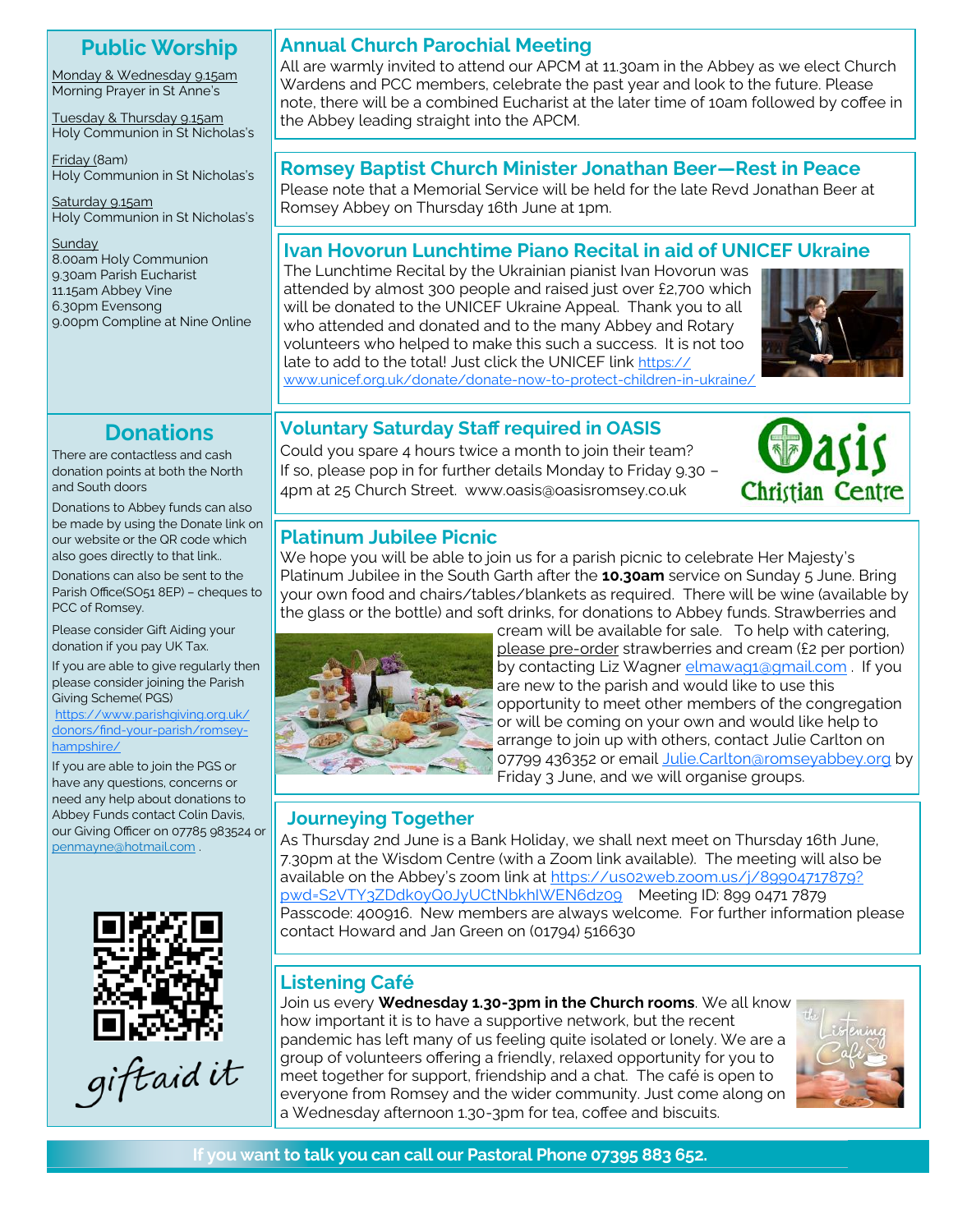### **Changes in the Parish Office**

The office is now open from 9.30am until 3pm Monday to Friday. Our voicemail can be used if you would like to leave a message outside of these hours. Please note that the office is facing a particularly busy period during this wedding season, and we are also training a new member of the team. Things may take a little longer than usual, so please be patient with us!

# **APCM Sunday 22nd May at 11.30am in the Abbey**

The agenda and associated paperwork are now on the Romsey Abbey website. There are also some hard copies at the back of the church and also at St Swithun's. If we have run out please contact the office and they will ensure more are printed. Forms for nomination to the PCC are also at the back of the Abbey or by e-mailing the PCC Secretary [pamelacleech@gmail.com.](mailto:pamelacleech@gmail.com) See you there!

# **PCC Vacancies**

At the APCM there will be 5 vacancies for new members. We would welcome nominations from those willing to be actively involved in the running of the parish. To be eligible, a PCC member (Trustee) must be on the electoral roll of the parish. Please contact Pam Leech, PCC Secretary, for a nomination form at pamelacleech@gmail.com or phone 01794 522735.

# **Open Door—Thank you and Farewell to Editor Rebecca Leppard**

We are very sorry to be saying goodbye to Rebecca Leppard, Editor in Chief, for Open Door: sadly the Jubilee edition in June will be her last with us. Rebecca has worked tirelessly to produce the professional quality magazine that we have come to expect. We wish her every success and happiness in the future, as she takes up paid employment.

We do not currently have an Editor to continue producing Open Door from July onwards although we have a very able and supportive magazine committee able to provide help and support. Should anyone be interested in finding out more about the Editor role for Open Door, either on a temporary or more permanent basis, please contact Rowland Davies at Rowland@elmcourt.myzen.co.uk.

# **Christian Aid Week**

Christian Aid Week ended on Saturday 21st but we will be holding another bucket collection (cash and cheque donations) for Christian Aid during Sunday services this week – the sidesmen can provide envelopes if you didn't get one last week. You can also give by BACS direct to the Romsey Christian Aid Group, which collects all local donations, Sort code 30-97-14 Account number 00400578 – please mark your donation CAWeek22 (if you can Gift Aid – please just complete the Gift Aid slip on one of the

envelopes and mark it RomseyBACS ). Thank you for your support. We would love to have more Abbey/St Swithun's representatives on the local Christian Aid Committee, please contact Liz Wagner at [elmawag1@gmail.com](mailto:elmawag1@gmail.com) for details.

# **David Newman - Smile4Wessex**

From the 19th of May to 18th of June David Newman is aiming to complete a sponsored cycle 1000 km for Smile4Wessex. In 2020 David suffered a stroke and without the excellent professional care that Wessex Neurological Centre gave him, he would not be here today: he wants to give something back to help their funding of cutting-edge equipment and facilities that enhance the range and quality of treatment available, and by sponsoring pioneering research into new treatments for a variety of neurological conditions. Please give generously to this wonderful charity at [https://](https://www.justgiving.com/fundraising/david-newman24) [www.justgiving.com/fundraising/david](https://www.justgiving.com/fundraising/david-newman24)-newman24

# **Wednesday Weekly**

#### **Prayers**

We use a recurring link for midweek services and Wednesday 7pm prayers [https://](https://us02web.zoom.us/j/89904717879?pwd=S2VTY3ZDdk0yQ0JyUCtNbkhIWEN6dz09) [us02web.zoom.us/j/89904717879?](https://us02web.zoom.us/j/89904717879?pwd=S2VTY3ZDdk0yQ0JyUCtNbkhIWEN6dz09) [pwd=S2VTY3ZDdk0yQ0JyUCtNbkhIWEN](https://us02web.zoom.us/j/89904717879?pwd=S2VTY3ZDdk0yQ0JyUCtNbkhIWEN6dz09) [6dz09](https://us02web.zoom.us/j/89904717879?pwd=S2VTY3ZDdk0yQ0JyUCtNbkhIWEN6dz09) Meeting ID: 899 0471 7879

Passcode: 400916 All welcome

## **Sunday Listening Ear**

After the 9.30am Sunday Eucharist services, Ministers will be always be available for discussion and a prayer. If you would like talk privately, please go to St Anne's Chapel

# **Lunchtime recitals**

We would like to keep you informed by email about lunchtime recitals and other musical events in Romsey Abbey.

Please give us your consent online either by using the QR code here or by using the



following link online [https://](https://forms.churchdesk.com/f/V2a5ROeIAS) [forms.churchdesk.com/f/](https://forms.churchdesk.com/f/V2a5ROeIAS) [V2a5ROeIAS](https://forms.churchdesk.com/f/V2a5ROeIAS)

### **Romsey Foodbank**

The Abbey collection point is inside the South door. At the moment, the items which are most needed are foods such as:

- Rice

christian

- Tinned Carrots
- Pasta Sauce
- Sponge Puddings
- Coffee
- Squash
- Chocolates and Sweets
- Custard

The items most needed can always be found on line at [https://](https://romsey.foodbank.org.uk/give-help/donate-food/)

[romsey.foodbank.org.uk/give](https://romsey.foodbank.org.uk/give-help/donate-food/)[help/donate](https://romsey.foodbank.org.uk/give-help/donate-food/)-food/

Thank you for your support of the food bank.

**Music in Romsey Events https://www.ticketsource.co.uk/musicinromsey**